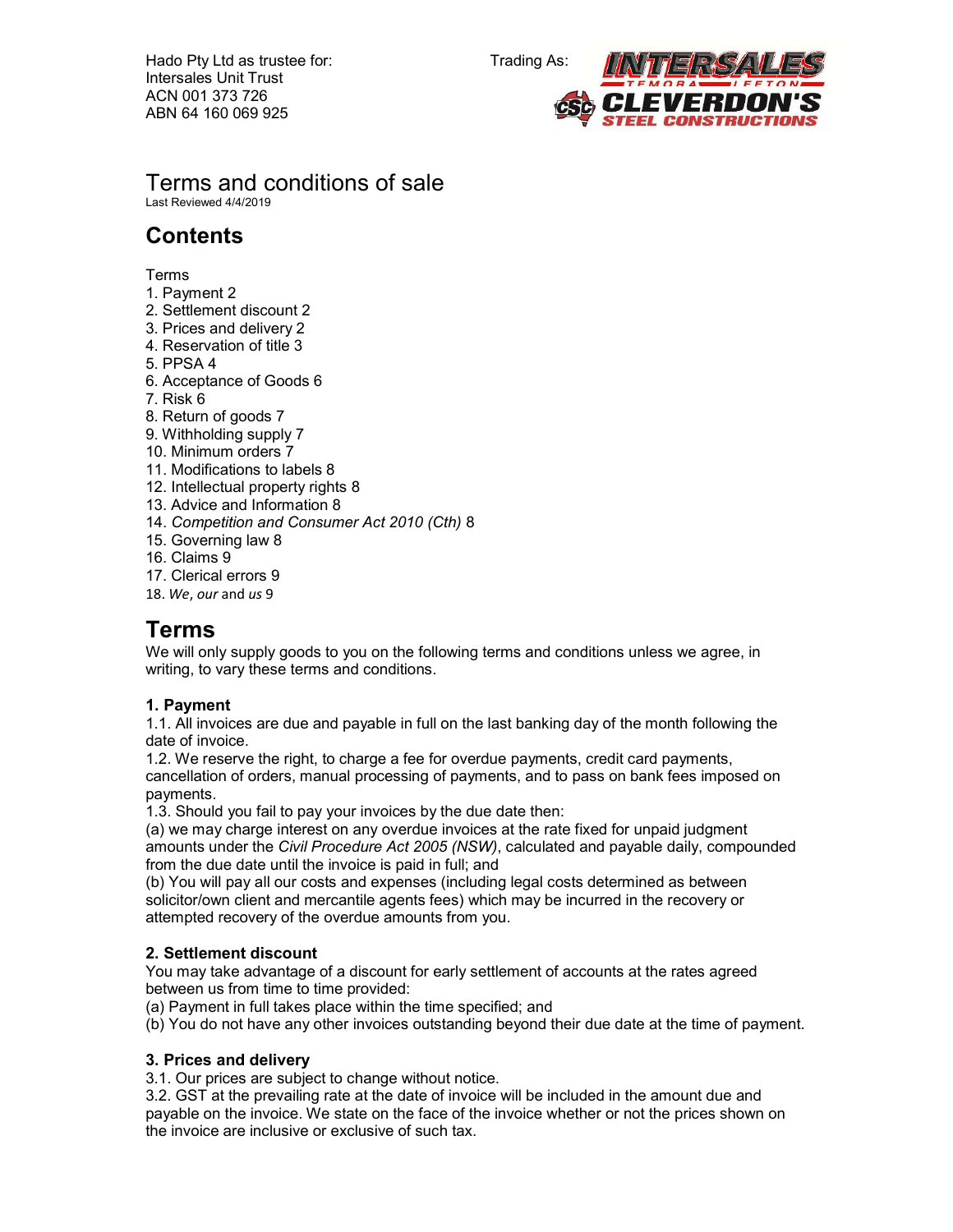

3.3. Whilst we will use all reasonable endeavours to comply with your particular delivery requirements and order specifications, you will not be entitled to cancel the whole or part of your order or to claim compensation by reason of our failure to comply with your delivery requirements or minor variations to the goods.

3.4. Should circumstances beyond our control prevent or hinder delivery, we will be free from any obligation to deliver goods while such circumstances continue. For as long as such circumstances exist, we may, at our option, cancel, rescind or terminate all or any part of the contract or keep the contract on foot until such circumstances have ceased. Such circumstances beyond our control include, but are not limited to: strikes, lockouts, rebellions, fire, acts of God, shortages of raw materials, Government decrees, proclamations or orders, transport difficulties and failures or malfunctions of computers or other information technology systems.

3.5. We reserve the right to over-supply or under-supply any order within reasonable limits. You will pay for any such over-supply at the unit price for the delivered goods.

# 4. Reservation of title

4.1. Notwithstanding delivery of the goods to you, until you pay for the goods in full and any other goods previously supplied to you by us:

(a) Legal title to the goods will remain with us;

(b) The risk in the goods will pass to you on delivery to you or your agent;

(c) The relationship between us and you will be fiduciary;

(d) You will:

(i) hold the goods as bailee for us;

(ii) Keep the goods separate from other goods; and

(iii) Label the goods so that they are identifiable as the goods of us;

(e) With our consent (which is given), you are at liberty to sell the goods, in the ordinary course of your business, provided that the money resulting from the sale will:

(i) Be held in a separate account in trust for us;

(ii) Not be mingled with other money;

(iii) Not to be placed into an overdrawn account; and

(iv) You account to us for those proceeds; and

(f) In the event that you use the goods in some manufacturing or construction process of your own or of some third party then you will holds such part of the proceeds of such manufacturing or construction process as relates to the goods in trust for us. Such part will be deemed to equal in dollar terms the amount owing by you to us at the time of receipt of such proceeds.

4.2. You are not an agent of us in any sale of the goods by you

4.3. You must insure the goods

4.4. If you make default under these terms and conditions, we may without demand take possession of the goods and may without notice sell the goods on such terms and in such manner as we determine and will be entitled to deduct all expenses incurred. For the purpose of recovering possession and without limiting the generality of the foregoing, you irrevocably authorise and licence us and our servants and agents to enter any premises where any goods may be stored and to take possession of the goods

### 5. PPSA

5.1. Unless otherwise defined in these terms of sale, capitalised terms and expressions used in this clause have the meanings given to them in the Personal Property Securities Act 2009 (Cth) (PPSA).

5.2. You acknowledge and agree that you grant to us a Security Interest in the goods and their Proceeds, including any Accounts, Accessions and Commingled Goods, by virtue of clause 4 of these terms of sale.

5.3. You acknowledge that any purchase by you on credit terms from us, or any retention of title supply pursuant to these terms of sale, Attaches on delivery of the relevant goods and constitutes a Purchase Money Security Interest.

5.4. You agree that:

(a) these terms of sale or, subject to us giving you at least //3// days notice, such other terms and conditions as we may adopt from to time, apply to the supply of goods by us to you to the exclusion of all other terms and conditions of sale or purchase to the extent permitted by law and constitute a Security Agreement pursuant to the PPSA;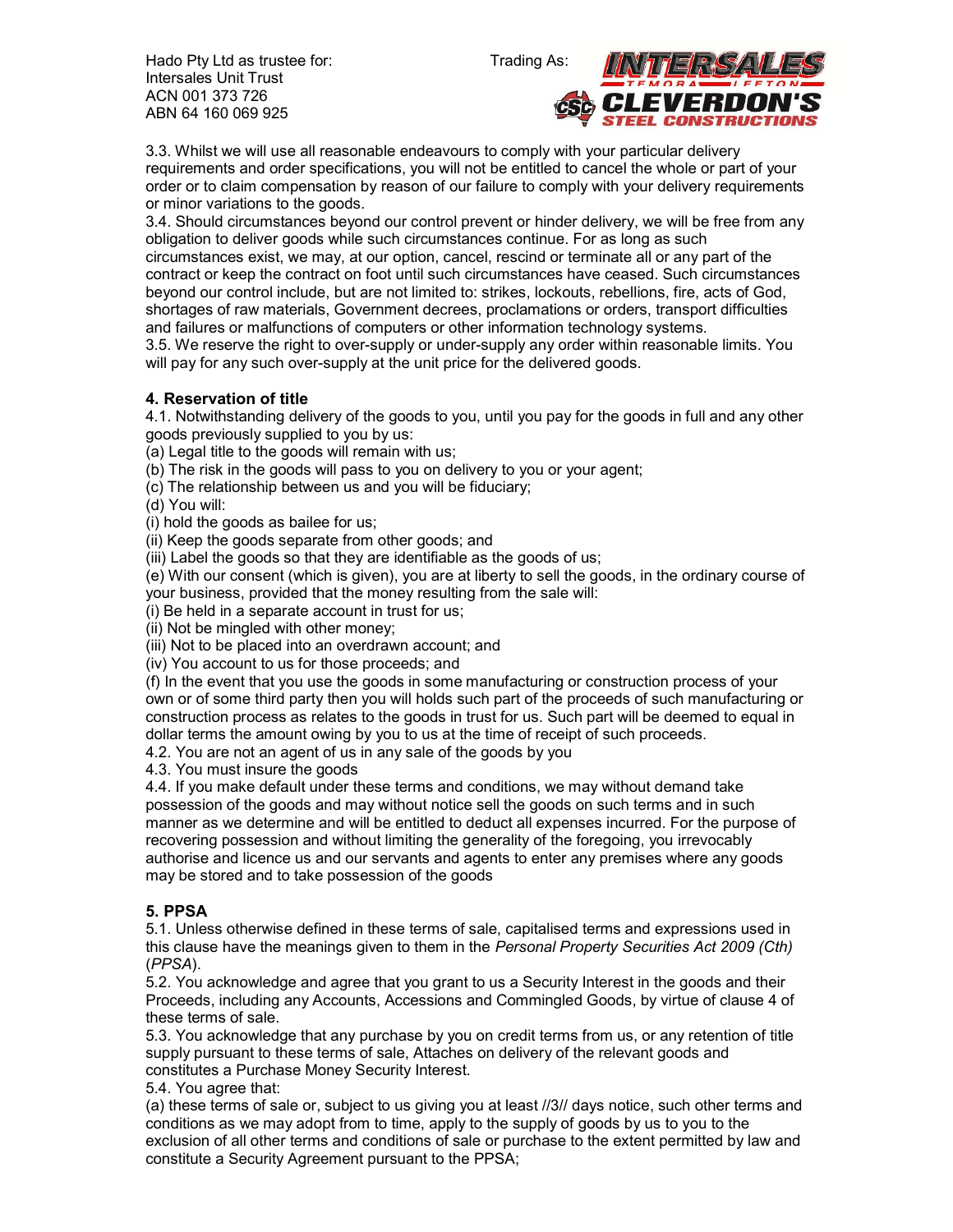

(b) No variation to these terms of sale will be of any effect unless agreed to by us in writing; (c) the goods supplied by us secure the payment of the purchase price of those goods and of any other goods supplied by us with priority to the fullest extent permitted by law over all other registered or unregistered Security Interests;

(d) You will do all the things necessary in our reasonable opinion, including providing all information we require, to register a Financing Statement or Financing Change Statement on the Register as a Security Interest and/or a Purchase Money Security Interest;

(e) You will not change your name or ABN or other details required in respect of registration, or maintenance of registration, of each Security Interest on the Register, without first notifying us in writing;

(f) you waive your right to receive a Verification Statement in respect of any Financing Statement or Financing Change Statement in respect of any Security Interest created pursuant to these terms of sale; and

(g) You must pay our costs of any discharge or necessary amendment of any Registration. \*//4// we reserve the right to charge an administration fee for registration, or maintenance of registration, of any Security Interest arising under these terms of sale.\*

5.5. If the provisions of Chapter 4 of the PPSA would otherwise apply, to the maximum extent permitted by law, you agree that Sections 129(3), 132(3)(d), 132(4), 134(1), 135, 142 and 143 of the PPSA will not apply.

5.6. To the maximum extent permitted by law, you contract out of, and waive any rights you may have pursuant to, Sections 95 and 96, and if the provisions of Chapter 4 of the PPSA would otherwise apply, Sections 117, 118, 121(4), 123, 129(2) and 130 of the PPSA.

5.7. In addition to any other rights under these terms of sale, we may exercise any and all remedies set out in the PPSA including, without limitation, entry into any building or premises owned, occupied or used by you, to search for and seize, dispose of or retain those goods in respect to which we have a Security Interest. In this regard, you acknowledge that Sections 126, 128, and 129(1) of the PPSA relating to seizure of goods and disposal of seized goods apply. 5.8. You agree with is that neither of us will disclose and confidential information of the kind referred to in section 275(1) of the PPSA and that this clause 5.8 constitutes a confidentiality agreement within the meeting of Section 275(6)(a) of the PPSA.

5.9. You waive any rights you may have under Section 275(7)(c) of the PPSA to authorise disclosure of any confidential information that is protected from disclosure under clause 5.8. 5.10. You appoint and authorise us as your attorney to sign in your name all documents which we reasonably consider necessary to enforce or protect our rights and powers under these terms of sale and to protect, preserve and enforce our rights under the PPSA.

# 6. Acceptance of Goods

6.1. You will inspect the goods immediately upon delivery to you or upon collection of that order by your agent or courier as the case may be.

6.2. All claims against us regarding the quality, nature, fitness, suitability, conformance with description or defects of the goods must be made in writing to the Seller within //5// days of delivery. We do not accept liability for any such claim not made in accordance with these terms of sale.

6.3. In the event of justified objection notified by you to us in accordance with these terms of sale, we may, at our option:

(a) reduce the purchase price by agreement with you;

(b) accept the return of the goods and, subject to the goods being returned in the same condition as when they were delivered to you, refund to you the purchase price; or

(c) replace the goods

and no additional claims of any nature whatsoever may be made against us.

### 7. Risk

7.1. Notwithstanding the provisions of clauses 4 and 5, you accept all risk of loss and damage of the goods, whether caused by you or not, following delivery of the goods.

7.2. Where, in accordance with these terms, we accept return of any goods, risk in those goods will revert to us upon delivery of the goods to us or upon collection of the goods by our agent or courier as the case may be.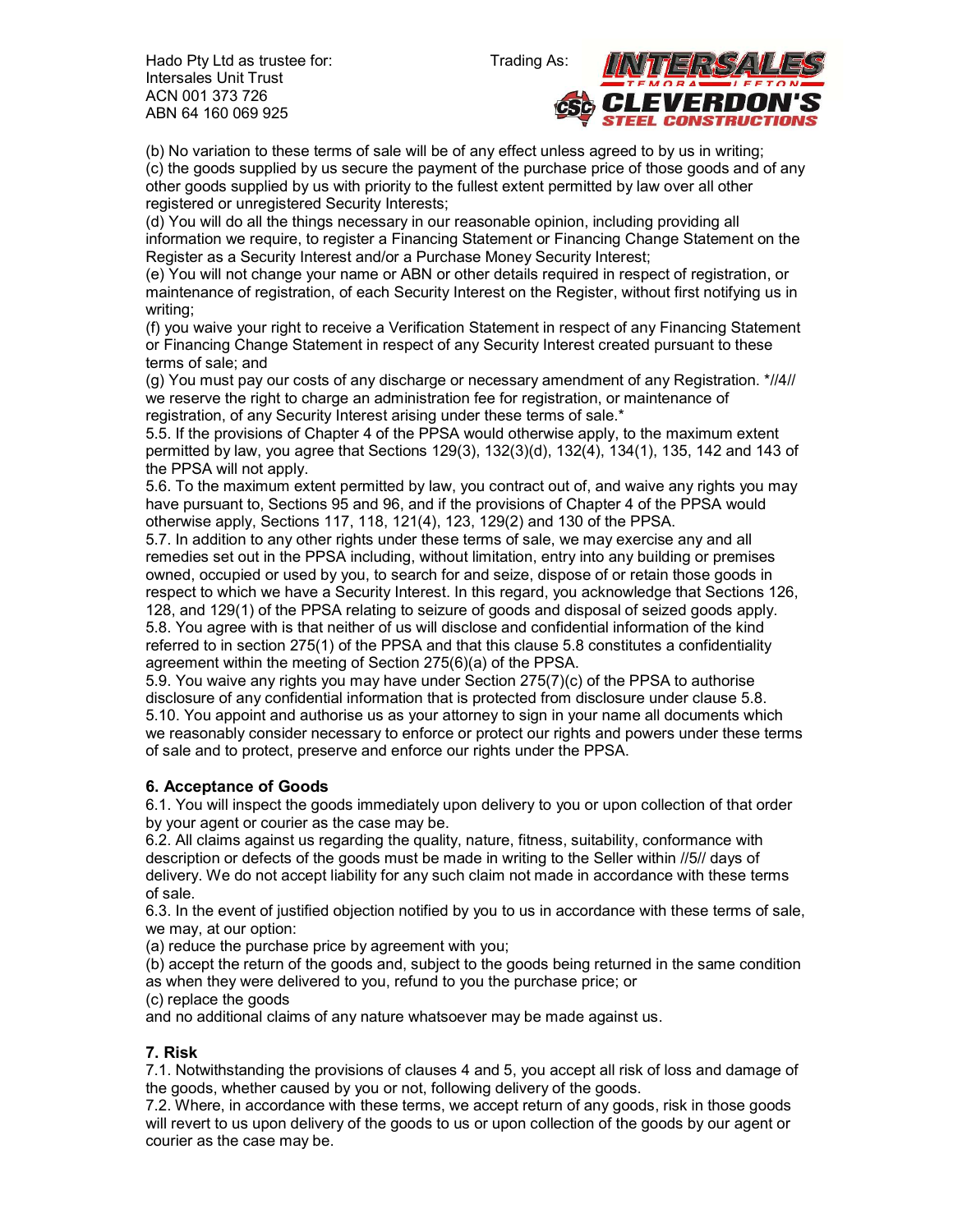



7.3. Any of your property under our custody or control will be entirely at your risk as regards loss or damage caused to the property or by it.

### 8. Return of goods

8.1. We will not accept returns for credit without prior authorisation.

8.2. Any goods which you return for credit will only be accepted if they are in the original packaging, in pristine order and condition and accompanied by documentation showing: (a) your name, address and account number;

(b) our invoice number;

(c) reason for return; and

(d) our authorisation number.

8.3. If we authorise the return of goods, the goods must be carried by our nominated carrier at your cost.

### 9. Withholding supply

We reserve the right, irrespective of whether or not an order has been accepted and without notice to you, to withhold supply to you and we will not be liable for loss or damage resulting directly or indirectly from such action where:

(a) we have insufficient goods to fulfil the order;

(b) the goods ordered have been discontinued; or

(c) we have determined, in our absolute discretion, that credit should no longer be extended to you.

#### 10. Minimum orders

We reserve the right to specify the minimum order value which we will accept from time to time and to impose a surcharge should you require delivery of goods having a value less than the minimum order value.

#### 11. Modifications to labels

You may not, without our written consent, alter, remove or obliterate any labels which we attach to the goods.

#### 12. Intellectual property rights

You acknowledge that you do not have any intellectual property rights, whether by way of copyright or registered design or otherwise, in the goods and that we retain ownership of all such intellectual property.

#### 13. Advice and Information

Any advice, recommendation, information, assistance or service given by us in relation to goods sold or manufactured by us or their use or application is given in good faith and is believed to be accurate, appropriate and reliable at the time it is given, but is provided without any warranty of accuracy, appropriateness or reliability and we do not accept any liability or responsibility for any loss suffered from your reliance on such advice, recommendation, information, assistance or service.

#### 14. Competition and Consumer Act 2010 (Cth)

The terms in these conditions of sale that exclude or limit the owner's liability will apply only to the extent permitted by law. Provisions of the Competition and Consumer Act 2010 (Cth) (as amended) and other statutes from time to time in force cannot be excluded, restricted or modified or can only be restricted or modified to a limited extent. These conditions of sale must be read and construed subject to any such statutory provisions. If any such statutory provisions apply, then to the extent to which the owner is entitled to do so, its liability under those statutory provisions will be limited at its option to:

(a) the replacement of the goods or the supply of equivalent goods;

(b) the repair of the goods;

(c) the payment of the cost of replacing the goods or of acquiring equivalent goods; or

(d) the payment of the cost of having the goods repaired.